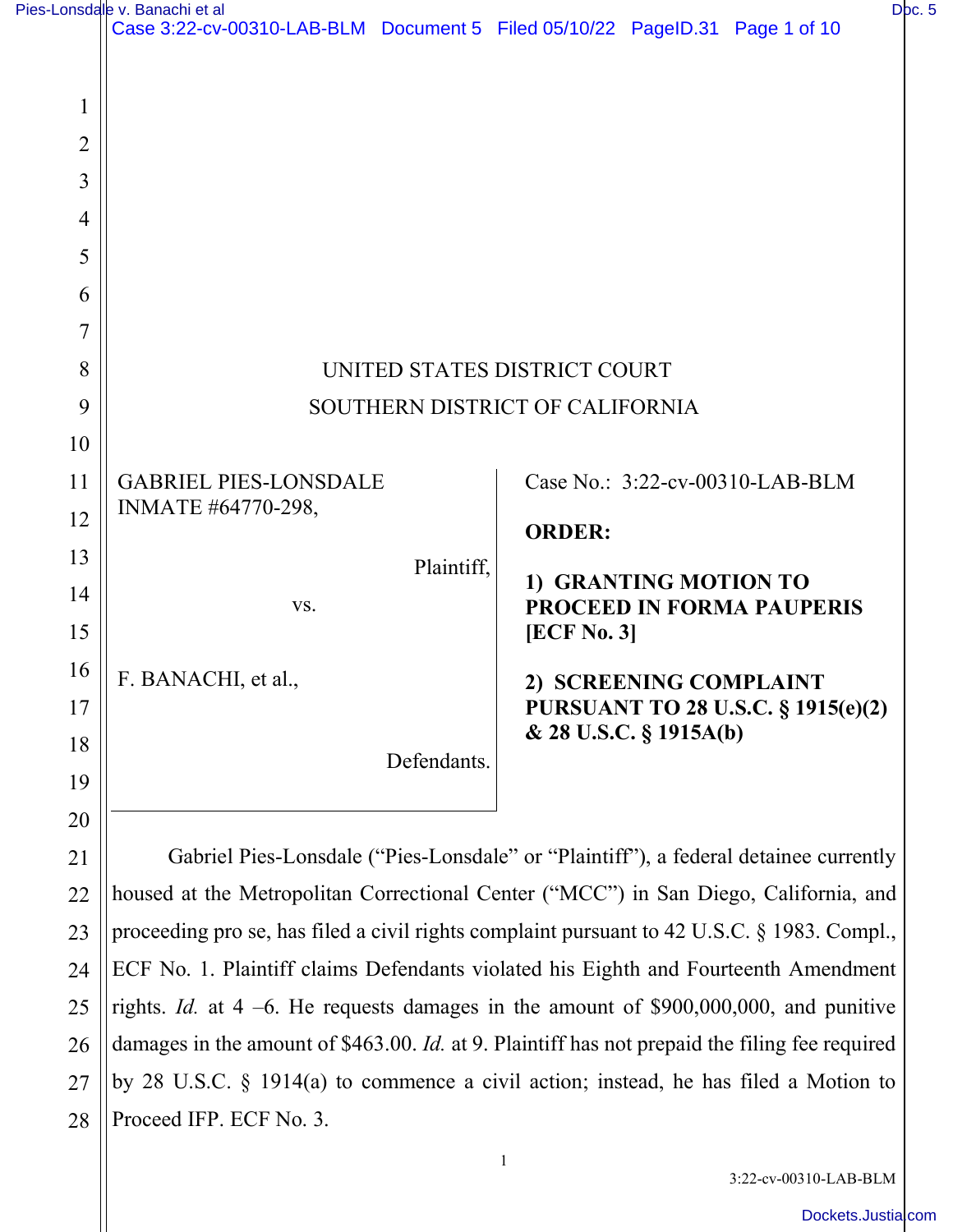### **I. Motion to Proceed IFP**

1

2

3

4

5

6

7

8

9

10

11

12

13

14

15

17

18

19

20

21

22

23

24

25

All parties instituting any civil action, suit or proceeding in a district court of the United States, except an application for writ of habeas corpus, must pay a filing fee of \$400.<sup>1</sup> *See* 28 U.S.C. § 1914(a). The action may proceed despite a plaintiff's failure to prepay the entire fee only if he is granted leave to proceed IFP pursuant to 28 U.S.C. § 1915(a). *See Andrews v. Cervantes*, 493 F.3d 1047, 1051 (9th Cir. 2007); *Rodriguez v. Cook*, 169 F.3d 1176, 1177 (9th Cir. 1999). However, a prisoner who is granted leave to proceed IFP remains obligated to pay the entire fee in "increments" or "installments," *Bruce v. Samuels*, 577 U.S. 82, 84 (2016); *Williams v. Paramo*, 775 F.3d 1182, 1185 (9th Cir. 2015), and regardless of whether his action is ultimately dismissed. *See* 28 U.S.C. § 1915(b)(1) & (2); *Taylor v. Delatoore*, 281 F.3d 844, 847 (9th Cir. 2002).

16 Section 1915(a)(2) requires prisoners seeking leave to proceed IFP to submit a "certified copy of the trust fund account statement (or institutional equivalent) for . . . the 6-month period immediately preceding the filing of the complaint." 28 U.S.C. § 1915(a)(2); *Andrews v. King*, 398 F.3d 1113, 1119 (9th Cir. 2005). From the certified trust account statement, the Court assesses an initial payment of 20% of (a) the average monthly deposits in the account for the past six months, or (b) the average monthly balance in the account for the past six months, whichever is greater, unless the prisoner has no assets. *See* 28 U.S.C. § 1915(b)(1); 28 U.S.C. § 1915(b)(4). The institution having custody of the prisoner then collects subsequent payments, assessed at 20% of the preceding month's income, in any month in which his account exceeds \$10, and forwards those payments to the Court until the entire filing fee is paid. *See* 28 U.S.C. § 1915(b)(2); *Bruce*, 136 S. Ct. at 629.

<sup>26</sup>  27 28 <sup>1</sup> In addition to the \$350 statutory fee, civil litigants must pay an additional administrative fee of \$50. *See* 28 U.S.C. § 1914(a) (Judicial Conference Schedule of Fees, District Court Misc. Fee Schedule, § 14 (eff. June 1, 2016). The additional \$50 administrative fee does not apply to persons granted leave to proceed IFP. *Id.*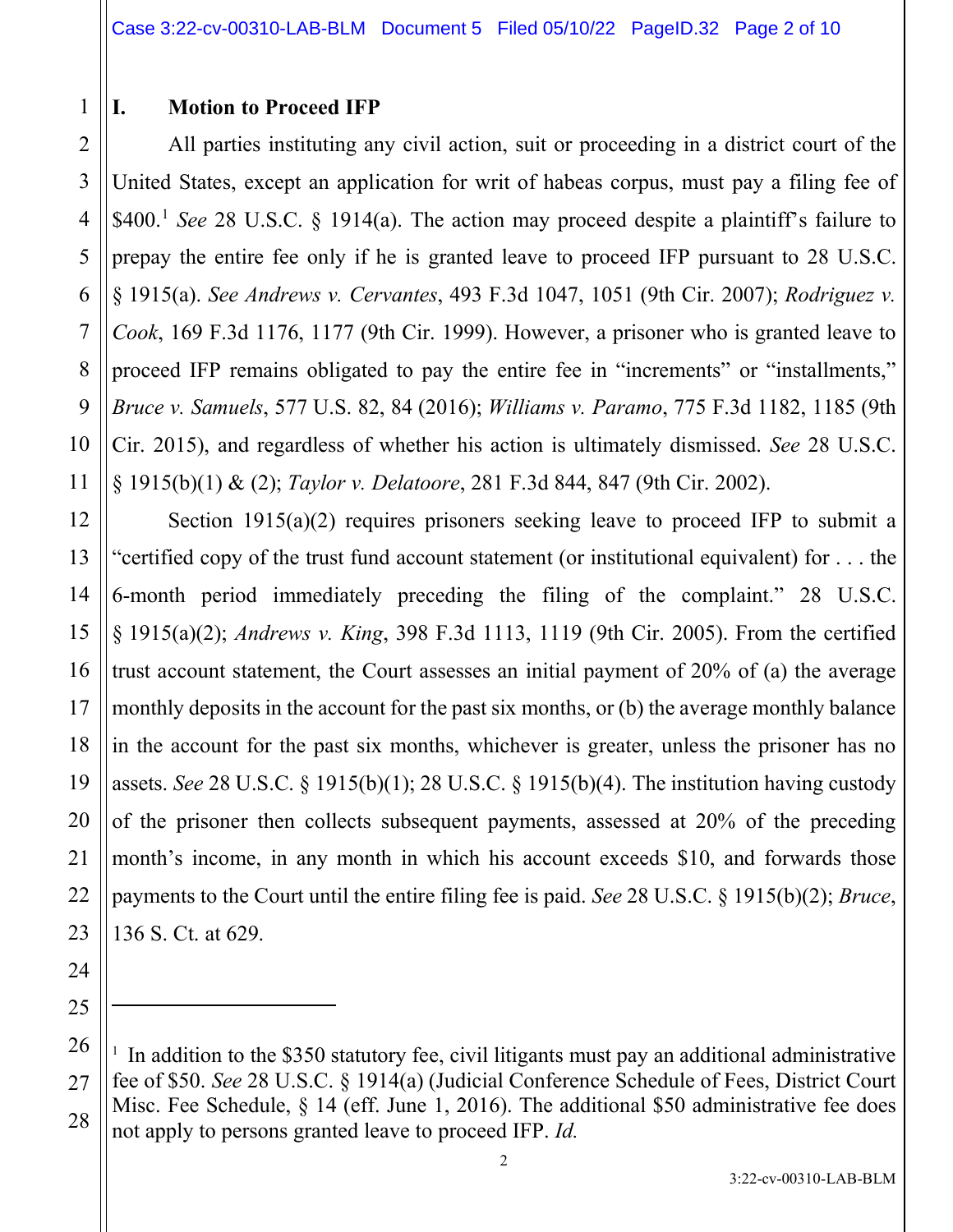16 In support of his IFP Motion, Plaintiff has submitted a copy of his MCC trust account activity and a Prison Certificate signed by an authorized officer. *See* ECF No. 3 at 4–5; 28 U.S.C. § 1915(a)(2); S.D. CAL. CIVLR 3.2; *Andrews*, 398 F.3d at 1119. These statements show that Plaintiff has had an average monthly balance of \$50.48 and average monthly deposits of \$50.48 for the preceding six months. *Id.* at 4. He had an available balance of \$0.00 at the time of filing. *See* ECF No. 3 at 4. Based on this accounting, the Court **GRANTS** Plaintiff's Motion to Proceed IFP (ECF No. 3) and assesses an initial partial filing fee of \$10.09 pursuant to 28 U.S.C. § 1915(b)(1). However, this initial fee need be collected only if sufficient funds are available in Newton's account at the time this Order is executed. *See* 28 U.S.C. § 1915(b)(4) (providing that "[i]n no event shall a prisoner be prohibited from bringing a civil action or appealing a civil action or criminal judgment for the reason that the prisoner has no assets and no means by which to pay the initial partial filing fee."); *Bruce*, 577 U.S. at 86; *Taylor*, 281 F.3d at 850 (finding that 28 U.S.C. § 1915(b)(4) acts as a "safety-valve" preventing dismissal of a prisoner's IFP case based solely on a "failure to pay . . . due to the lack of funds available to him when payment is ordered."). The remaining balance of the \$350 total fee owed in this case must be collected by the agency having custody of Plaintiff and forwarded to the Clerk of the Court pursuant to 28 U.S.C. § 1915(b)(2).

#### 19 **II. Initial Screening per 28 U.S.C. §§ 1915(e)(2)(B) and 1915A(b)**

A. Standard of Review

1

2

3

4

5

6

7

8

9

10

11

12

13

14

15

17

18

20

21 22 23 24 25 26 27 28 Because Plaintiff is a prisoner and is proceeding IFP, his complaint requires a preanswer screening pursuant to 28 U.S.C. § 1915(e)(2) and § 1915A(b). Under these statutes, the Court must sua sponte dismiss a prisoner's IFP complaint, or any portion of it, which is frivolous, malicious, fails to state a claim, or seeks damages from defendants who are immune. *See Lopez v. Smith*, 203 F.3d 1122, 1126-27 (9th Cir. 2000) (en banc) (discussing 28 U.S.C. § 1915(e)(2)); *Rhodes v. Robinson*, 621 F.3d 1002, 1004 (9th Cir. 2010) (discussing 28 U.S.C. § 1915A(b)). "The purpose of [screening] is 'to ensure that the targets of frivolous or malicious suits need not bear the expense of responding.'"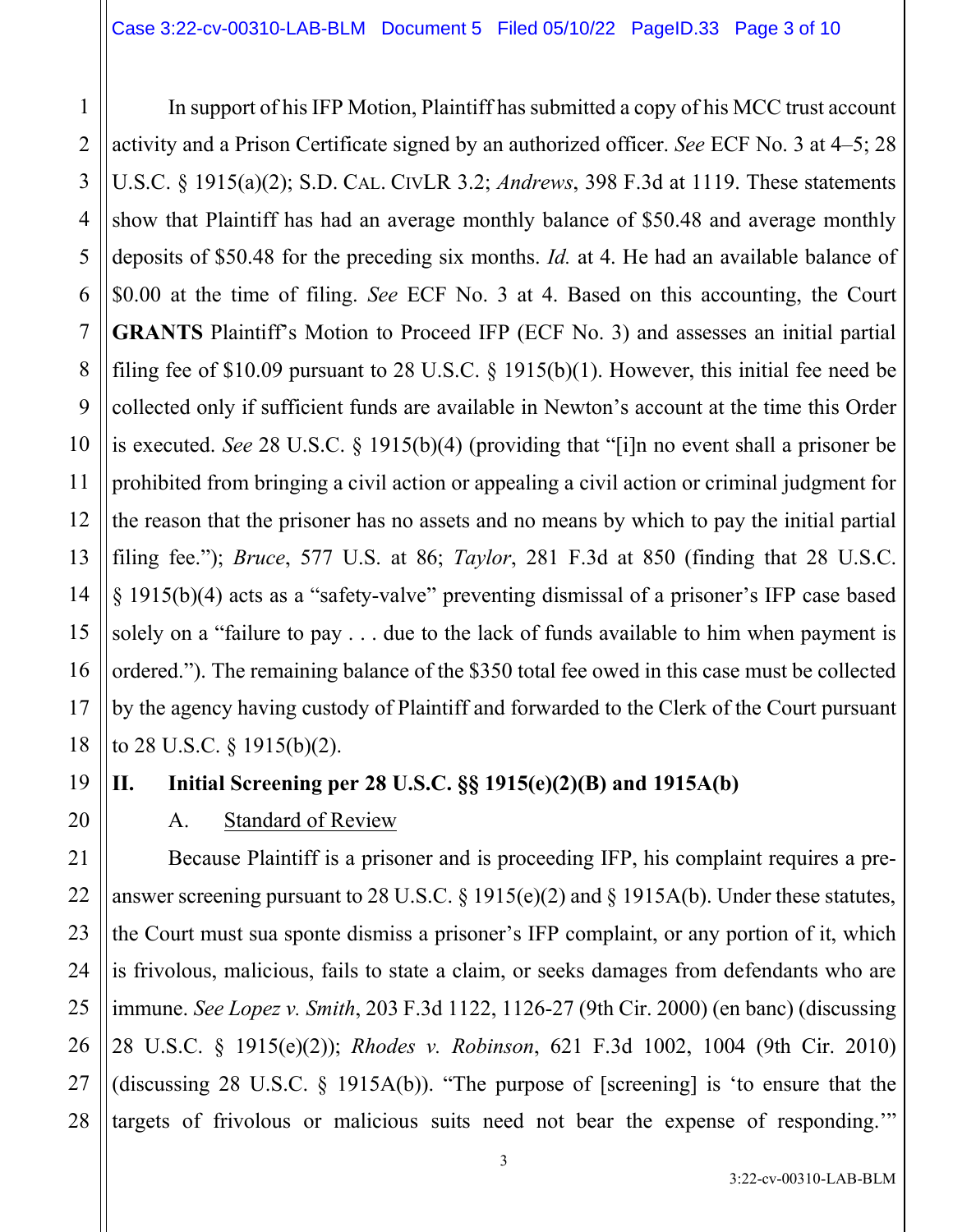*Nordstrom v. Ryan*, 762 F.3d 903, 920 n.1 (9th Cir. 2014) (quoting *Wheeler v. Wexford Health Sources, Inc*., 689 F.3d 680, 681 (7th Cir. 2012)).

"The standard for determining whether a plaintiff has failed to state a claim upon which relief can be granted under  $\S$  1915(e)(2)(B)(ii) is the same as the Federal Rule of Civil Procedure 12(b)(6) standard for failure to state a claim." *Watison v. Carter*, 668 F.3d 1108, 1112 (9th Cir. 2012); *see also Wilhelm v. Rotman*, 680 F.3d 1113, 1121 (9th Cir. 2012) (noting that screening pursuant to § 1915A "incorporates the familiar standard applied in the context of failure to state a claim under Federal Rule of Civil Procedure 12(b)(6)"). Rule 12(b)(6) requires a complaint to "contain sufficient factual matter, accepted as true, to state a claim to relief that is plausible on its face." *Ashcroft v. Iqbal*, 556 U.S. 662, 678 (2009) (internal quotation marks omitted); *Wilhelm*, 680 F.3d at 1121.

Detailed factual allegations are not required, but "[t]hreadbare recitals of the elements of a cause of action, supported by mere conclusory statements, do not suffice." *Iqbal*, 556 U.S. at 678. "Determining whether a complaint states a plausible claim for relief [is] . . . a context-specific task that requires the reviewing court to draw on its judicial experience and common sense." *Id.* The "mere possibility of misconduct" or "unadorned, the defendant-unlawfully-harmed me accusation[s]" fall short of meeting this plausibility standard. *Id.*; *see also Moss v. U.S. Secret Service*, 572 F.3d 962, 969 (9th Cir. 2009).

1

2

3

4

5

6

7

8

9

10

11

12

13

14

15

16

17

18

19

20

21

22

23

25

27

#### B. Plaintiff's Factual Allegations

24 26 28 At the time Plaintiff filed his Complaint he was housed at the Western Regional Detention Facility ("WRDF"). Plaintiff alleges that on February 16, 2022, he was booked into the WRDF and had \$463.00 in his jacket pocket. Compl., ECF No. 1 at 4. According to Plaintiff, Defendant Banachi was the person who performed the "detainee property intake," and the \$463.00 is now missing. *Id.* On February 21, 2022, Plaintiff filed a grievance regarding the missing money. *Id*. Defendant Hartley allegedly replied, "You know very well that you did not arrive with any cash. The officer who annotated the \$463.00 is being reprimanded as he admitted he didn't actually receive any cash on your behalf. You transferred from another facility [and] money does not transfer with you ever.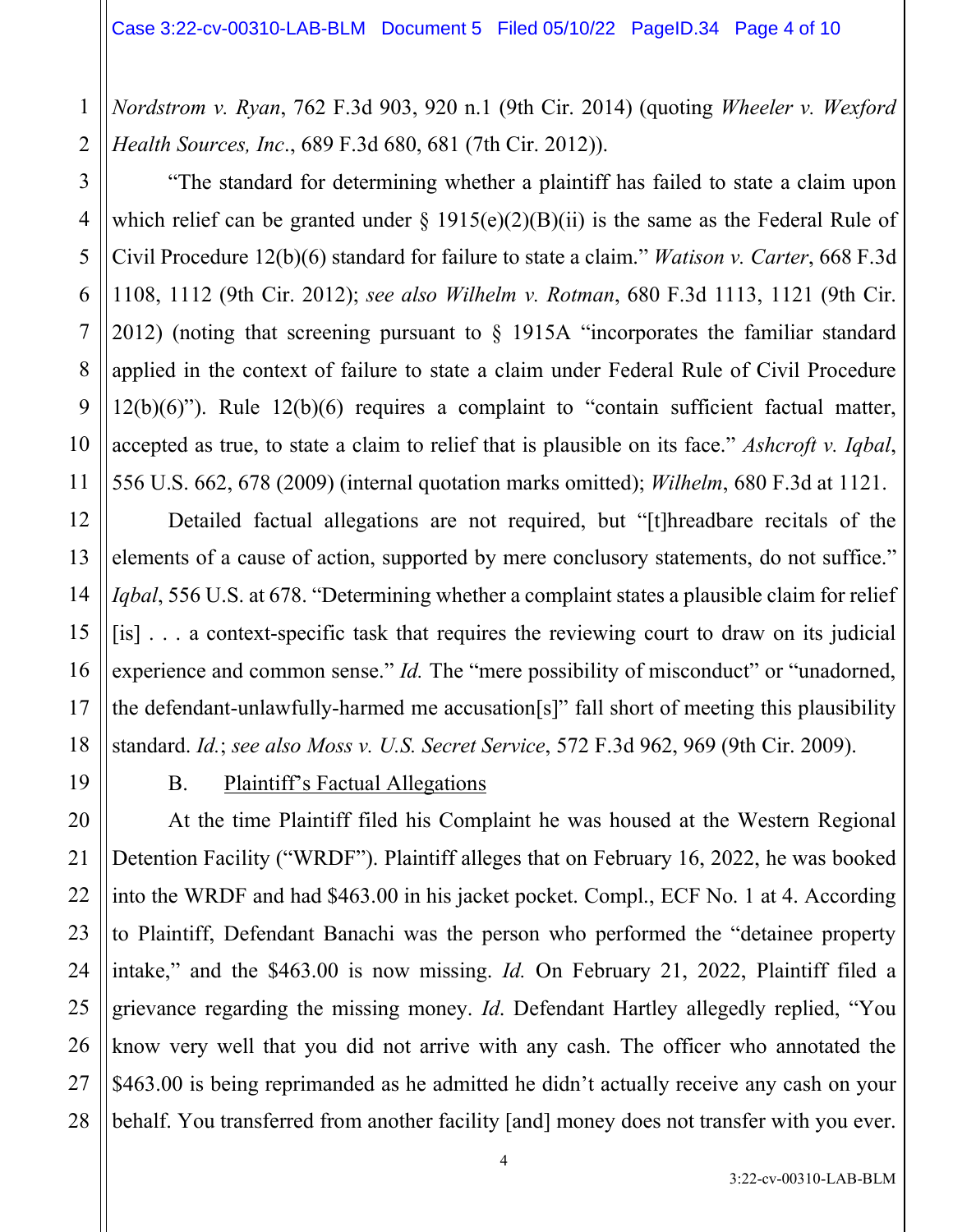The Chief is attempting to contact the prior facility." *Id.*

Plaintiff also alleges that on February 17, 2022, Defendant Carney yelled the following at him while Plaintiff was in the visiting room waiting for court: "I am [going] to make sure your time here is a [living] hell[.] You think we forgot about that tort claim; you['re] this close to going to segregation and you can forget about your money." *Id.*

On February 18, 2022, Plaintiff alleges he put in a health services request because he had a rash on his penis, but had no response to the request as of February 25, 2022. *Id.* On February 19, 2022, Plaintiff filed a health care grievance asking to be tested for Covid-19 because he had not been tested when he arrived at the detention facility, was feeling sick, and Covid-19 protocols were not being followed, such as temperature checks and six feet of distancing. *Id.* at 6. He claims he never received a response to the grievance. *Id.*

Plaintiff also claims that on March 2, 2022, a WRDF captain "impersonated . . . my attorney telling staff that I had a legal visit in a fraudulent matter." *Id.* According to Plaintiff, it was in fact "a standoff to intimidate me with threats and then to [bribe] me with medical care," which Plaintiff claims consisted only of a blood pressure check. *Id.*

# C. 42 U.S.C. § 1983

"Section 1983 creates a private right of action against individuals who, acting under color of state law, violate federal constitutional or statutory rights." *Devereaux v. Abbey*, 263 F.3d 1070, 1074 (9th Cir. 2001). "To establish § 1983 liability, a plaintiff must show both (1) deprivation of a right secured by the Constitution and laws of the United States, and (2) that the deprivation was committed by a person acting under color of state law." *Tsao v. Desert Palace, Inc.*, 698 F.3d 1128, 1138 (9th Cir. 2012) (emphasis added).

# D. Discussion

Plaintiff is a federal pretrial detainee seeking to sue federal defendants for allegedly violating his Eighth Amendment rights by refusing him proper medical care and his due process rights failing to respond to grievances. Compl., ECF No. 1 at 4–6. Therefore, he may not proceed under § 1983 because the claims in the Complaint to not allege the Defendants acted under color of state law. *Tsao*, 698 F.3d at 1138. Because Plaintiff is

1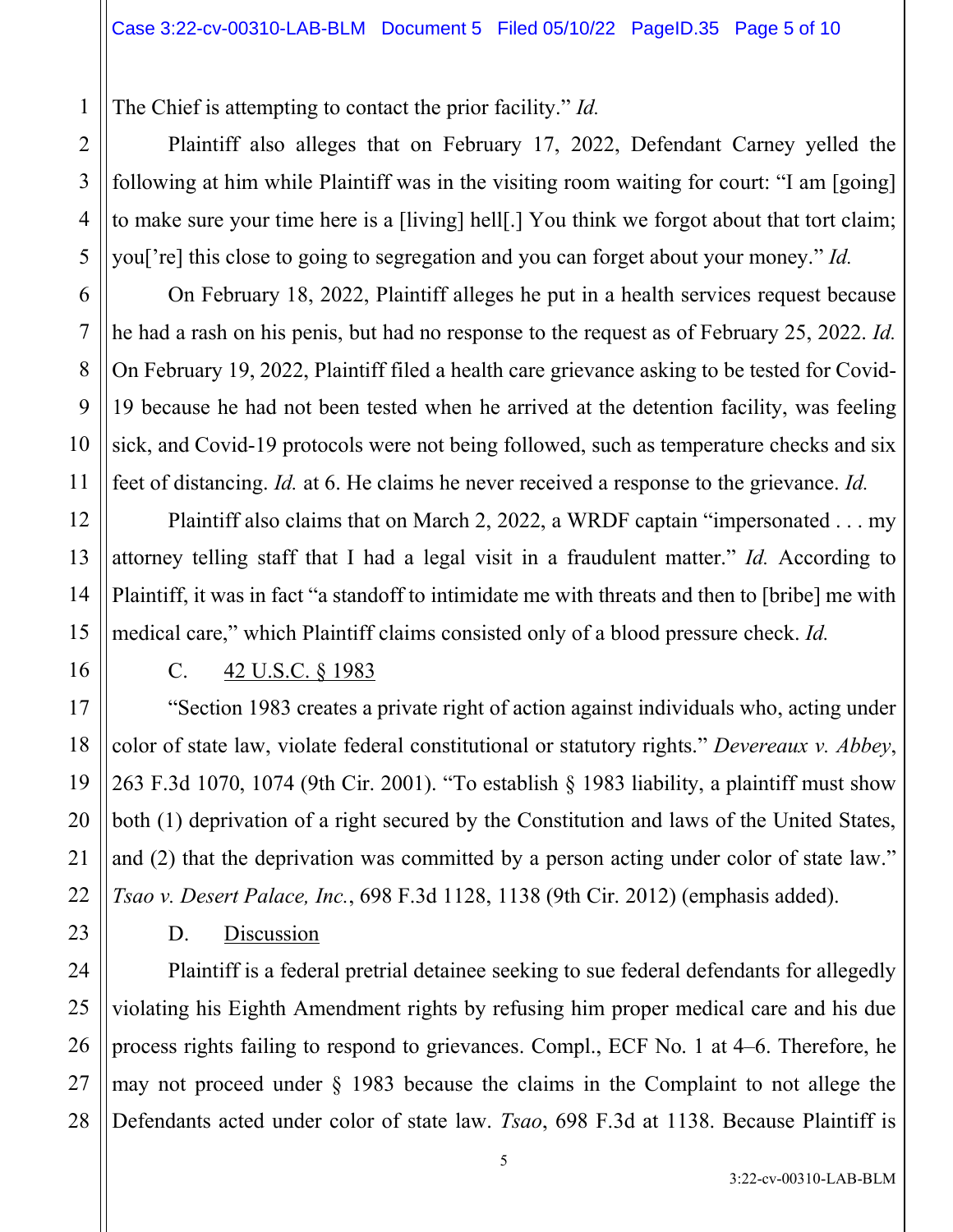2 3 4 proceeding without counsel, however, the Court will liberally construe the constitutional claims under *Bivens v. Six Unknown Named Agents of the Federal Bureau of Narcotics*, 403 U.S. 388 (1971). *Bivens* is the "federal analogue" to § 1983. *Hartman v. Moore*, 547 U.S. 250, 254, 255 n.2 (2006); *Iqbal*, 556 U.S. at 675-76.

5 6 7 8 9 10 12 13 14 15 In *Bivens*, the Supreme Court recognized an implied cause of action for damages against federal officers for alleged violation of a citizen's rights under the Fourth Amendment. *Bivens* 403 U.S. at 397; *Iqbal*, 556 U.S. at 675. After *Bivens*, the Supreme Court has recognized a similar cause of action implied against federal actors for alleged violations of the Due Process Clause of the Fifth Amendment and the Cruel and Unusual Punishment clause of the Eighth Amendment. *See Correctional Services Corp. v. Malesko*, 534 U.S. 61, 67–68 (2001); *see also Iqbal*, 556 U.S. at 675 (noting Supreme Court's refusal to "extend *Bivens* to a claim sounding in the First Amendment.") (citing *Bush v. Lucas*, 462 U.S. 367 (1983)). However, the Supreme Court has "made clear that expanding the *Bivens* remedy is now a 'disfavored' judicial activity. *Ziglar v. Abbasi*, \_\_ U.S. \_\_, 137 S. Ct. 1843, 1857 (2017), citing *Iqbal*, 556 U.S. at 675.

16

17

18

19

20

21

22

23

24

25

26

27

28

11

1

# 1. Eighth Amendment and Due Process Claims

Plaintiff has not plausibly alleged an Eighth Amendment *Bivens* claim against the WRDF officials he has named as Defendants. *Iqbal*, 556 U.S. at 678. WRDF is owned by The GEO Group, a private company that provides private prison services to the federal government. *See https://www.geogroup.com/Locations* (last visited on May 5, 2022).<sup>2</sup> The Supreme Court has held as follows:

[W]here, as here, a federal prisoner seeks damages from privately employed personnel working at a privately operated federal prison, where the conduct allegedly amounts to a violation of the Eighth Amendment, and where that

<sup>2</sup> *See Romero v. Securus Technologies, Inc.*, 216 F. Supp. 3d 1078, 1085 fn. 1 ("Under [Federal Rule of Evidence 201], the court can take judicial notice of 'public records and government documents available from reliable sources on the Internet, such as websites run by governmental agencies.'")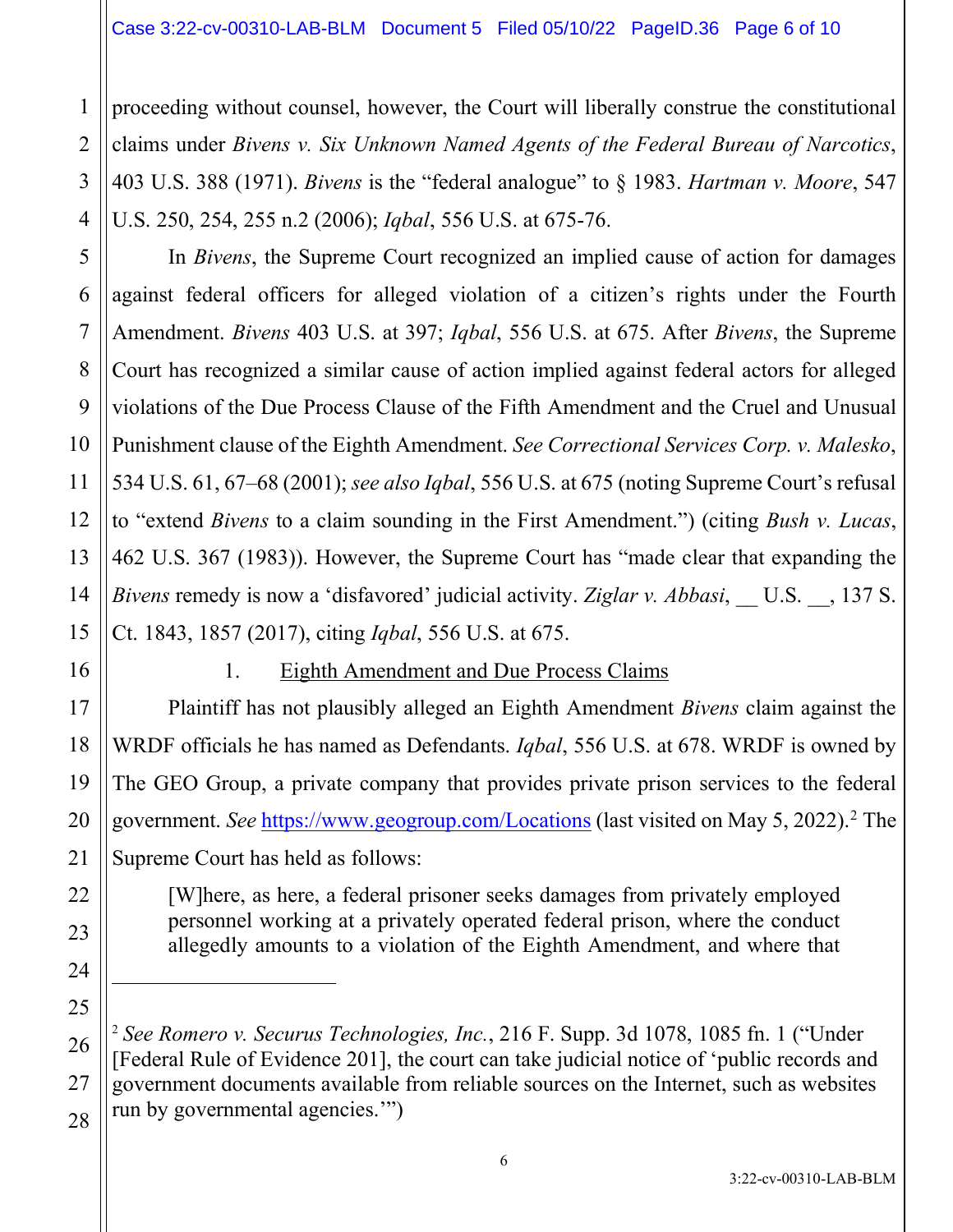conduct is of a kind that typically falls within the scope of traditional state tort law (such as the conduct involving improper medical care at issue here), the prisoner must seek a remedy under state tort law. We cannot imply a *Bivens* remedy in such a case.

*Minneci v. Pollard*, 565 U.S. 118, 131 (2012).

Plaintiff has also failed to plausibly allege a due process violation under *Bivens* with regard to the Defendants' alleged failure to respond to the grievances he submitted because prisoners do not have a "separate constitutional entitlement to a specific prison grievance procedure." *Ramirez v. Galaza*, 334 F.3d 850, 860 (9th Cir. 2003) (citation omitted); *see also Mann v. Adams*, 855 F.2d 639, 640 (9th Cir. 1988) (due process not violated simply because defendant fails properly to process grievances submitted for consideration); *see also Larkin v. Watts*, 300 Fed. Appx. 501, 2008 WL 4946284, at \*1 (9th Cir. 2008) (upholding district court's dismissal of plaintiff's civil action and finding that neither the claim for "property deprivation or loss" nor "improperly processed . . . complaints or grievances . . . give rise to a cognizable constitutional or *Bivens* claim") (citing *Hudson v. Palmer*, 468 U.S. 517, 533 and *Barnett v. Centoni*, 31 F.3d 813, 816 (9th Cir. 1994).)

#### 2. Retaliation

In his Complaint, Plaintiff states that Defendant Carney told him that he would "make sure [Plaintiff's] time here is a living hell . . . . You think we forgot about that tort claim. You are this close to going to segregation and you can forget about your money." Compl., ECF No. 1 at 4. The Court will liberally construe this allegation as a retaliation claim. "Within the prison context, a viable claim of First Amendment retaliation entails five basic elements: (1) An assertion that a state actor took some adverse action against an inmate (2) because of (3) that prisoner's protected conduct, and that such action (4) chilled the inmate's exercise of his First Amendment rights, and (5) the action did not reasonably advance a legitimate correctional goal." *Rhodes v. Robinson*, 408 F.3d 559, 567-68 (9th Cir. 2005). Plaintiff has not plausibly alleged a retaliation claim because he has not sufficiently alleged Carney took any adverse action because of his protected conduct (filing a tort claim), only that he threatened to do so. "[A] threat to retaliate does not violate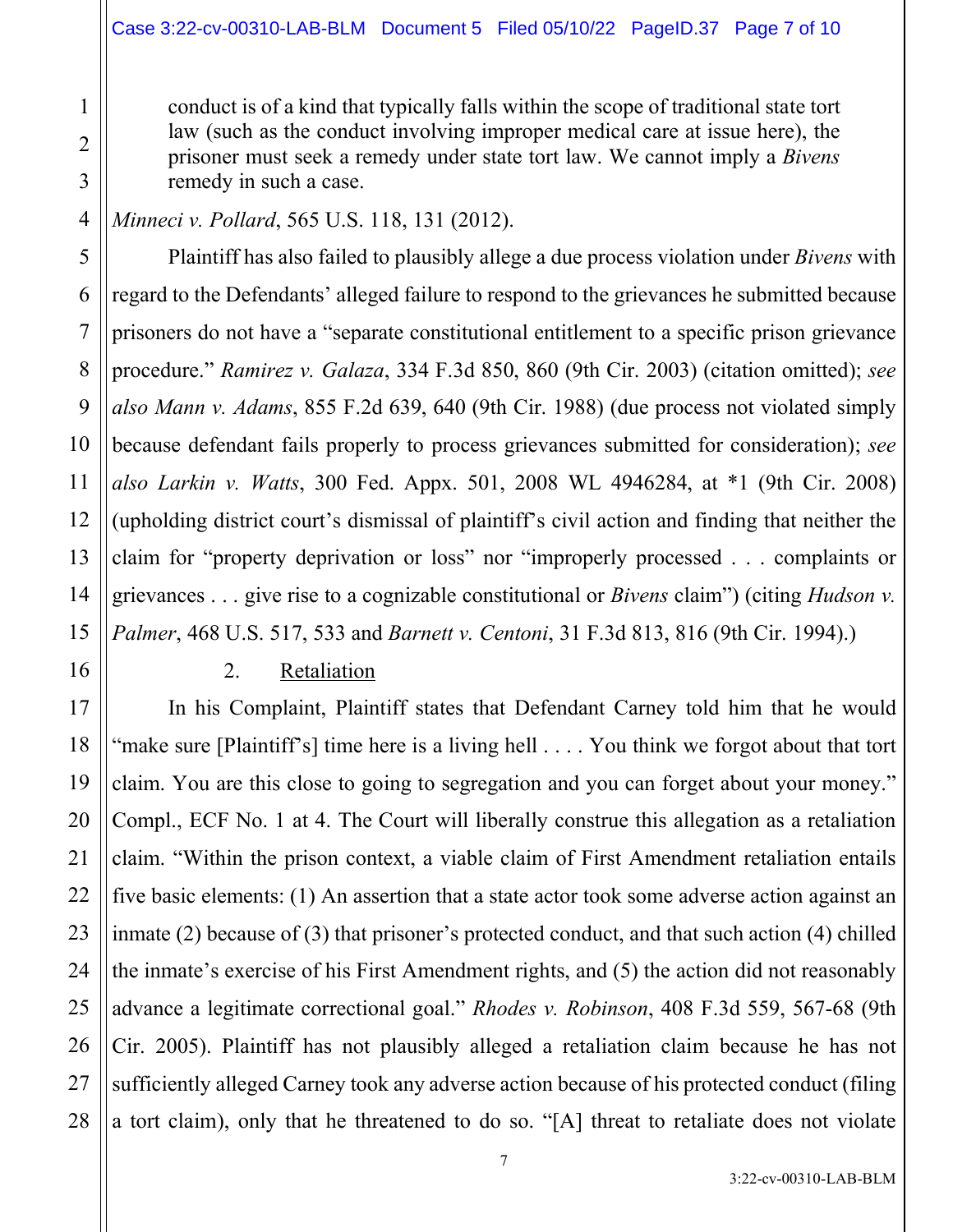Section 1983 if the person making the threat never follows through." *Hardy v. 3 Unknown Agents*, 690 F. Supp. 2d 1074, 1103 (C.D. Cal. 2010) (citing *Gaut v. Sunn*, 810 F.3d 923, 925 (9th Cir. 1987)) (finding that prisoner's allegation that he was threatened with bodily harm if he pursued legal redress for beatings did not state a Section 1983 claim).

5 6 7 8 9 10 12 13 14 15 16 17 Moreover, "[c]ausation is, of course, a required element of a § 1983 claim." *Estate of Brooks v. United States*, 197 F.3d 1245, 1248 (9th Cir. 1999). "The inquiry into causation must be individualized and focus on the duties and responsibilities of each individual defendant whose acts or omissions are alleged to have caused a constitutional deprivation." *Leer v. Murphy*, 844 F.2d 628, 633 (9th Cir. 1988) (citing *Rizzo v. Goode*, 423 U.S. 362, 370-71 (1976).) "Because vicarious liability is inapplicable to . . . §1983 suits, a plaintiff must plead that each government-official defendant, through the official's own individual actions, has violated the Constitution." *Iqbal*, 556 U.S. at 676; *see also Jones v. Community Redevelopment Agency of City of Los Angeles*, 733 F.2d 646, 649 (9th Cir. 1984) (even pro se plaintiff must "allege with at least some degree of particularity overt acts which defendants engaged in" in order to state a claim). Here, Plaintiff has not plausibly alleged what "adverse action" Carney took against him in retaliation for his protected conduct. *Iqbal*, 556 U.S. at 678.

#### E. Leave to Amend

1

2

3

4

11

18

19

20

21

22

23

24

25

26

27

28

For all these reasons, the Court finds that Plaintiff has failed to state an Eighth Amendment or a Due Process claim upon which Section 1983 relief can be granted and dismisses those claims in their entirety pursuant to 28 U.S.C  $\S$  1915(e)(2)(B) and § 1915A(b). *See Lopez*, 203 F.3d at 1126-27; *Rhodes*, 621 F.3d at 1004. Plaintiff's Eighth Amendment and Due Process claims are dismissed without leave to amend because further amendment would be futile. *See Gonzalez v. Planned Parenthood*, 759, F.3d 1112, 1116 (9th Cir. 2014) ("'Futility of amendment can, by itself, justify the denial of . . . leave to amend.'") (quoting *Bonin v. Calderon*, 59 F.3d 815, 845 (9th Cir. 1995).) As to Plaintiff's retaliation claim, the Court has provided Plaintiff with "notice of the deficiencies in his complaint" and will grant Plaintiff an opportunity to fix them, if he can. *See Akhtar v.*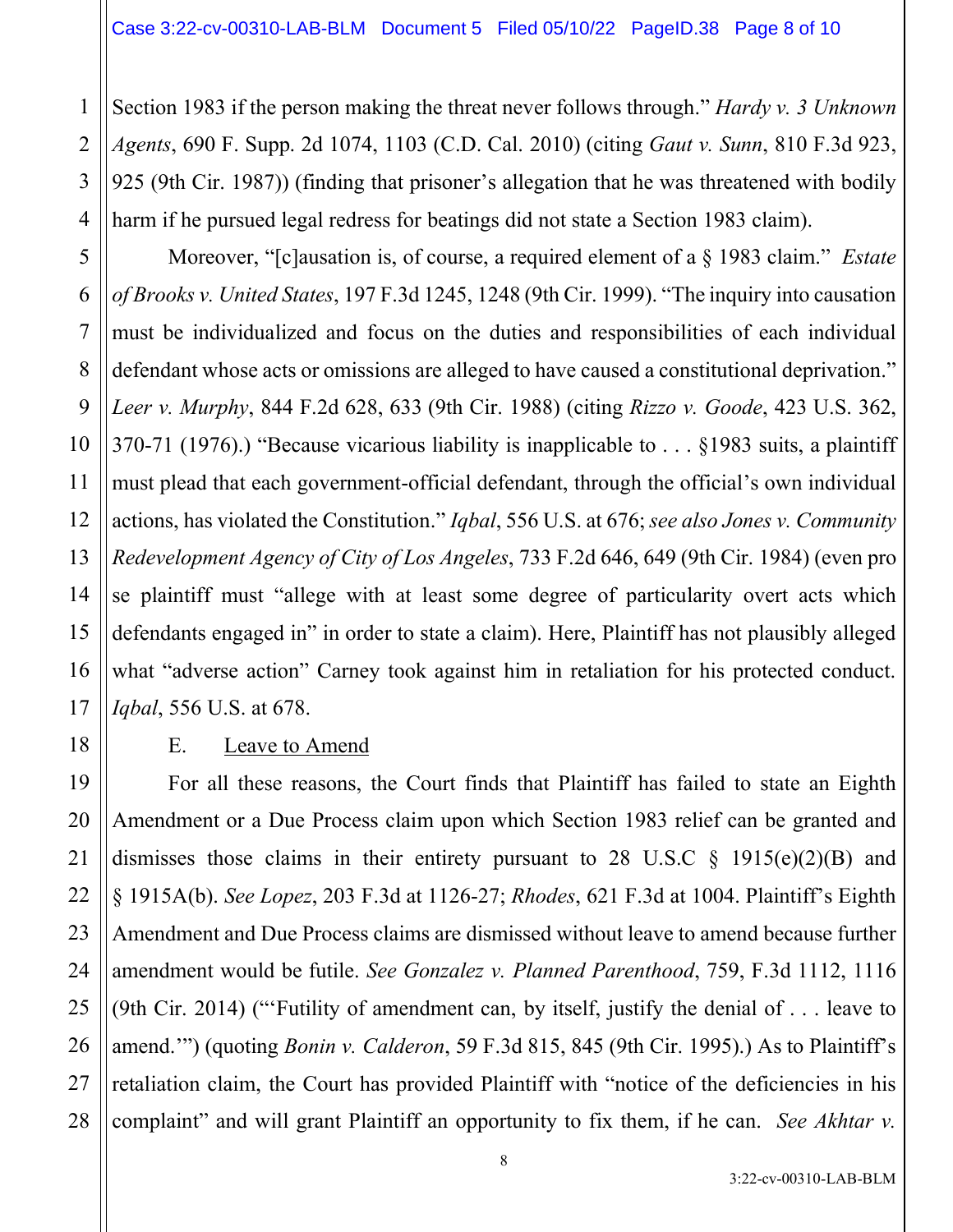*Mesa*, 698 F.3d 1202, 1212 (9th Cir. 2012) (citing *Ferdik v. Bonzelet*, 963 F.2d 1258, 1261 (9th Cir. 1992)).

**III. Conclusion and Order**

Based on the foregoing, the Court:

1. **GRANTS** Plaintiff's Motion to Proceed IFP pursuant to 28 U.S.C. § 1915(a) (ECF No. 3).

2. **DIRECTS** the Warden of the MCC, or his designee, to collect from Plaintiff's trust account the \$350 filing fee owed in this case by garnishing monthly payments from his account in an amount equal to twenty percent (20%) of the preceding month's income and forwarding those payments to the Clerk of the Court each time the amount in Plaintiff's account exceeds \$10 pursuant to 28 U.S.C. § 1915(b)(2). ALL PAYMENTS SHALL BE CLEARLY IDENTIFIED BY THE NAME AND NUMBER ASSIGNED TO THIS ACTION.

3. **DIRECTS** the Clerk of the Court to serve a copy of this Order on Luis Williams, II, Warden, Metropolitan Correctional Center, 880 Union Street, San Diego, CA 92101.

4. **DISMISSES** the Plaintiff's Eight Amendment and Due Process claims in their entirety without leave to amend based on Plaintiff's failure to state a claim upon which relief can granted pursuant to 28 U.S.C.  $\S$  1915(e)(2)(B)(ii) and 1915A(b)(1). The Court finds further amendment would be futile. *See Gonzalez v. Planned Parenthood*, 759, F.3d 1112, 1116 (9th Cir. 2014) ("'Futility of amendment can, by itself, justify the denial of . . . leave to amend.'") (quoting *Bonin v. Calderon*, 59 F.3d 815, 845 (9th Cir. 1995).)

5. **DISMISSES** Plaintiff's retaliation claim based on Plaintiff's failure to state a claim upon which relief can granted pursuant to 28 U.S.C.  $\S$ § 1915(e)(2)(B)(ii) and  $1915A(b)(1)$ .

6. **GRANTS** Plaintiff leave to amend his retaliation claim. Any such amended pleading must be filed within forty-five (45) days of the date of this Order. Plaintiff's Amended Complaint must be complete by itself without reference to his original pleading.

1

3:22-cv-00310-LAB-BLM